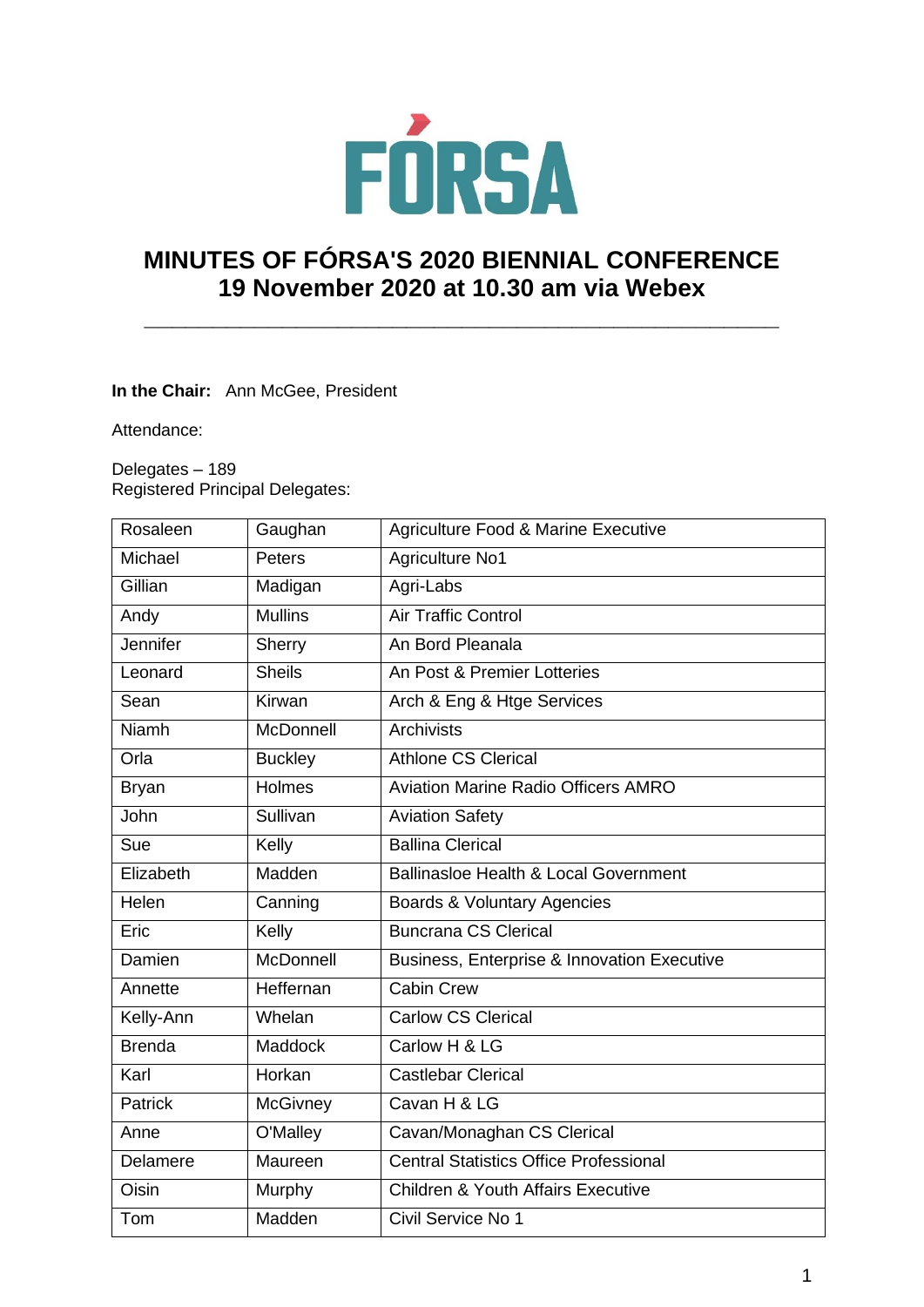| Stephanie      | Kelly                  | <b>Clare CS Clerical</b>                                         |  |
|----------------|------------------------|------------------------------------------------------------------|--|
| Carmel         | Devine                 | Clare H & LG                                                     |  |
| Vincent        | Fagan                  | <b>CLME</b>                                                      |  |
| Colm           | Marron                 | Coillte                                                          |  |
| Robbie         | Cahill                 | Communications                                                   |  |
| Jeremiah       | Higgins                | Communications, Climate Action & Environment                     |  |
| Majella        | Dowling                | Communications, Climate Action & Environment Clerical            |  |
| lan            | <b>Thomas</b>          | <b>Community Employment Supervisors</b>                          |  |
| Helen          | Linehan                | <b>Cork General Clerical</b>                                     |  |
| Liam           | O'Briain               | Cork H & LG                                                      |  |
| <b>Derek</b>   | <b>Bunyan</b>          | <b>Courts Executive</b>                                          |  |
| Richard        | <b>Basteed</b>         | <b>CSO Cork Clerical</b>                                         |  |
| Peter          | <b>Skelly</b>          | <b>CSO Dublin Clerical</b>                                       |  |
| Noel           | Fallon                 | <b>CSO Executive</b>                                             |  |
| Tom            | Cuddihy                | Dairy Produce Inspectors                                         |  |
| Maurice        | Magee                  | Defence Galway Clerical                                          |  |
| Declan         | Egan                   | <b>Defence Executive</b>                                         |  |
| <b>Patrick</b> | Dowling                | Dept Of Environment Inspectors                                   |  |
| Angela         | <b>McGinley</b>        | Donegal Health and Welfare                                       |  |
| <b>Bernard</b> | McNeely                | Donegal Local Government                                         |  |
| Patricia       | <b>Dillon</b>          | Drogheda CS Clerical                                             |  |
| Patricia       | Spratt                 | <b>Dublin Care Services</b>                                      |  |
| <b>Betty</b>   | <b>Tyrrell Collard</b> | <b>Dublin Central Clerical</b>                                   |  |
| Denice         | Kirwan                 | Dublin City LG                                                   |  |
| Stephen        | <b>Broderick</b>       | <b>Dublin Hospitals</b>                                          |  |
| Rosemary       | <b>Bracken</b>         | Dublin North H & W                                               |  |
| Gina           | Robinson               | Dublin South H & W                                               |  |
| Róisin         | Cronan                 | Dun Laoghaire-Rathdown                                           |  |
| Jane           | <b>McDermott</b>       | <b>Dundalk CS Clerical</b>                                       |  |
| Daniel         | Copperthwaite          | <b>EASP Clerical Dublin City Centre</b>                          |  |
| Sean           | Malone                 | <b>EASP Clerical Navan</b><br>Rd/Finglas/Ballymun/Blanchardstown |  |
| Tom            | Whelan                 | EASP Clerical Tallaght/Clondalkin/Ballyfermot/Nutgrove           |  |
| Mairead        | Mullen                 | <b>Education &amp; Skills Clerical Dublin</b>                    |  |
| Eddie          | Quinn                  | <b>Education &amp; Skills Executive Grades</b>                   |  |
| <b>Breda</b>   | Halley                 | <b>Education No 1</b>                                            |  |
| Paul           | McCavera               | <b>Educational Welfare Services</b>                              |  |
| lan            | Patel                  | <b>EIR Executive</b>                                             |  |
| Teresa         | <b>Barrett</b>         | <b>Employment Affairs &amp; Social Protection Executive</b>      |  |
| Deirdre        | Phelan                 | <b>Examinations &amp; Assessment</b>                             |  |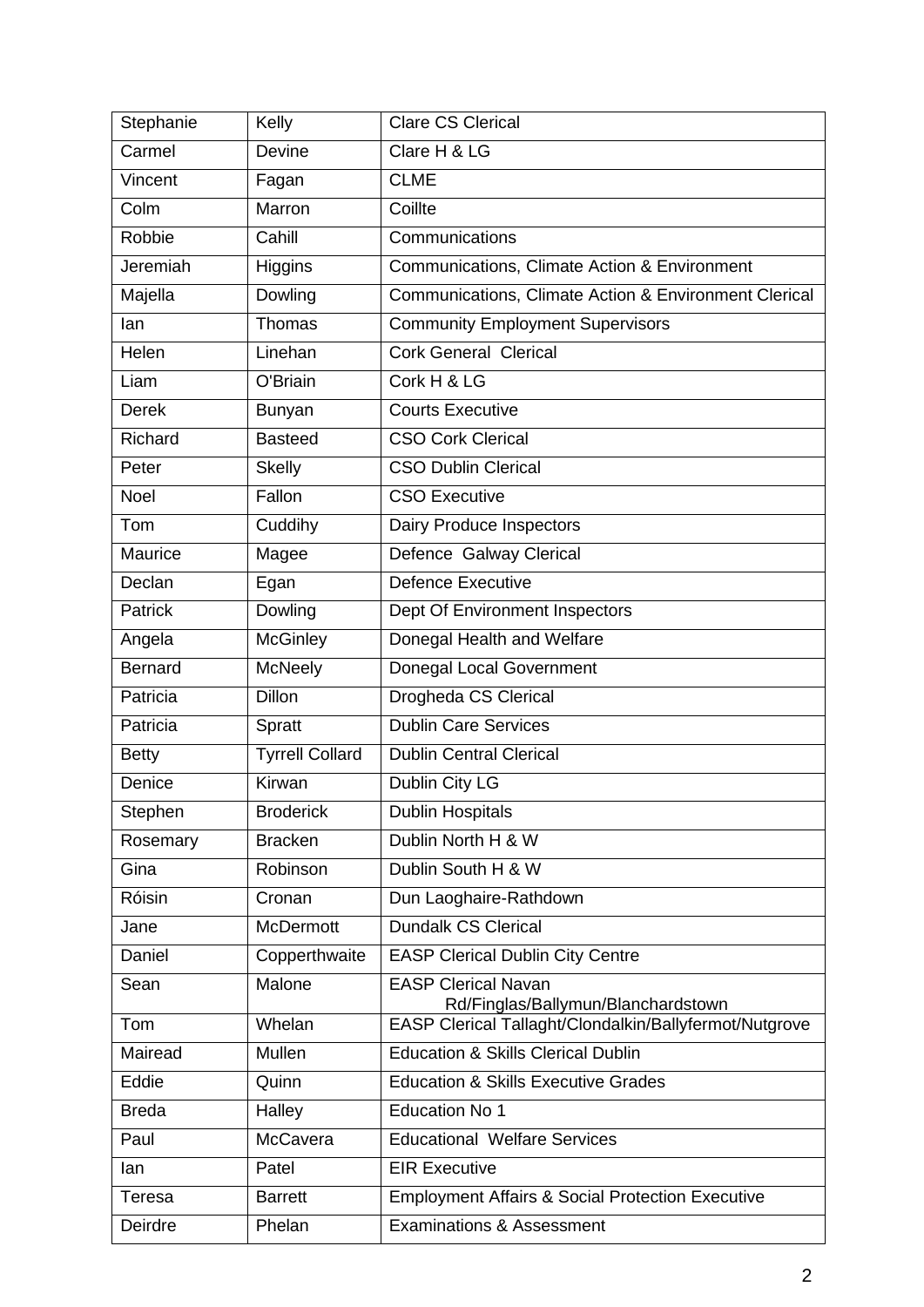| Tony              | Dawson                                  | <b>Failte Ireland</b>                                                         |  |
|-------------------|-----------------------------------------|-------------------------------------------------------------------------------|--|
| Ellen             | <b>Brennan</b>                          | <b>FGE</b>                                                                    |  |
| Kieran            | Murphy                                  | <b>Finance/Per Clerical</b>                                                   |  |
| Michael           | Whyms                                   | Fingal                                                                        |  |
| Noeleen           | Murtagh                                 | <b>Food Safety Authority</b>                                                  |  |
| Charmaine         | McGowan                                 | <b>Food Safety Promotion Board</b>                                            |  |
| <b>Brian</b>      | Hanniffy                                | Foreign Affairs & Trade Executive                                             |  |
| Osal              | Kelly                                   | Foreign Affairs Clerical Dublin                                               |  |
| Stephen           | Dr Clifford                             | <b>Forensic Science</b>                                                       |  |
| <b>Bernadette</b> | <b>Bradley</b>                          | <b>Galway CS Clerical</b>                                                     |  |
| Evan              | Stapleton                               | Galway H & LG                                                                 |  |
| Liam              | McLoughlin                              | <b>Garda Branch Executive</b>                                                 |  |
| David             | <b>Begley</b>                           | <b>Health &amp; Children Clerical</b>                                         |  |
| Nicola            | <b>Matthews</b>                         | <b>Health Executive</b>                                                       |  |
| Gina              | O'Brien                                 | <b>Higher Education</b>                                                       |  |
| Alan              | Smith                                   | Housing, Planning, Community & Loc Govt. Executive                            |  |
| Geraldine         | <b>IAA</b> Executive<br>Hickey          |                                                                               |  |
| Evan              | Cullen                                  | <b>IALPA</b>                                                                  |  |
| Gael              | Scanlan                                 | Irish Museum of Modern Art                                                    |  |
| John              | Morton                                  | <b>Irish Youth Justice</b>                                                    |  |
| Carol             | Smith                                   | Justice & Equality Clerical Dublin                                            |  |
| Colm              | Henry                                   | Justice & Equality Executive                                                  |  |
| <b>Saskia</b>     | Scholze                                 | Kerry CS Clerical                                                             |  |
| Seamus            | Smith                                   | Kerry H & LG                                                                  |  |
| Sharon            | Rowan                                   | <b>Kildare CS Clerical</b><br>(unable to access conference, technical issues) |  |
| <b>Chris</b>      | Harrison                                | Kildare H & W                                                                 |  |
| Margaret          | O'Dwyer                                 | Kildare LG                                                                    |  |
| Sheila            | Hanrahan<br><b>Kilkenny CS Clerical</b> |                                                                               |  |
| Orla              | Carroll<br>Kilkenny H & LG              |                                                                               |  |
| John              | <b>Ross</b>                             | <b>Killarney CS Clerical</b>                                                  |  |
| Deirdre           | Alexander                               | Laois H & LG                                                                  |  |
| Michael           | Collins                                 | <b>Legal Officers</b>                                                         |  |
| Paul Anthony      | Ward                                    | <b>Legal Offices Executive</b>                                                |  |
| Annette           | Collins                                 | Legal Professional                                                            |  |
| <b>Niall</b>      | Convey                                  | Leitrim CS Clerical                                                           |  |
| Finbarr           | Keaney                                  | Leitrim H & LG                                                                |  |
| Tony              | Gallagher                               | Letterkenny CS Clerical                                                       |  |
| Geraldine         | <b>McCarthy</b>                         | Limerick (Health)                                                             |  |
| Susan             | Sherin                                  | Limerick (Local Govt)                                                         |  |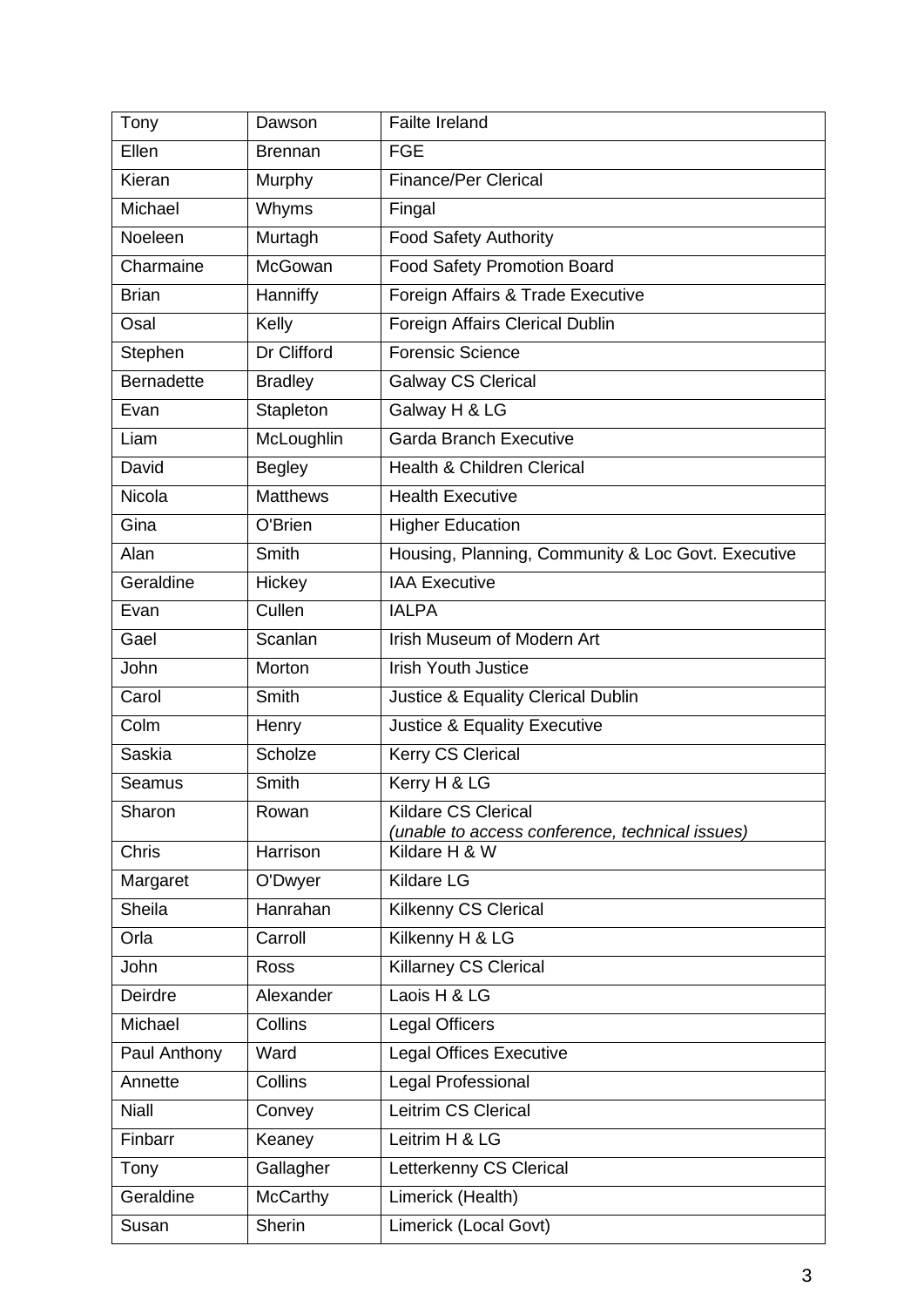| Kieran                                         | O'Connor                      | <b>Limerick CS Clerical</b>                            |  |
|------------------------------------------------|-------------------------------|--------------------------------------------------------|--|
| David                                          | Orford                        | <b>Local Enterprises</b>                               |  |
| Anne                                           | Halion                        | <b>Local Government Auditors</b>                       |  |
| Jon                                            | Corry                         | Longford CS Clerical                                   |  |
| Fiona                                          | <b>Baskett</b>                | Longford H & LG                                        |  |
| <b>Barbara</b>                                 | Kelly                         | Louth H & LG                                           |  |
| Cormac                                         | Craven                        | Marine (New)                                           |  |
| <b>Ann Marie</b>                               | Walsh                         | Mayo H & LG                                            |  |
| Stephen                                        | O Hare                        | Meath H & LG                                           |  |
| Eimear                                         | Lavelle                       | <b>Medical Assessors</b>                               |  |
| Eoghan                                         | Harney                        | Meteorologists                                         |  |
| Carol                                          | McGeough                      | Monaghan H & LG                                        |  |
| Helen                                          | Shaw                          | <b>Mullingar CS Clerical</b>                           |  |
| Michael                                        | Clarke                        | <b>Municipal Employees</b>                             |  |
| Marcel                                         | <b>McCafferty</b>             | <b>National Education &amp; Training Board</b>         |  |
| Joanne                                         | Carroll                       | National Library                                       |  |
| Pascal                                         | Tobin                         | O.P.W Executive                                        |  |
| Niamh                                          | Puirseil                      | <b>OCFA</b>                                            |  |
| Patricia                                       | Mellsop                       | Offaly H & LG                                          |  |
| Aisling                                        | <b>Byrne</b>                  | Oireachtas Executive                                   |  |
| Jim                                            | Harvey                        | <b>Oireachtas Ushers</b>                               |  |
| Brian                                          | <b>Burns</b>                  | <b>OPW Clerical Dublin</b>                             |  |
| <b>Steven</b>                                  | Pilgrim                       | <b>Ordnance Survey</b>                                 |  |
| Ciarán                                         | Howley                        | <b>PAS Executive</b>                                   |  |
| Tony                                           | Conlon                        | Pension Services Office Clerical Sligo                 |  |
| <b>Portlaoise CS Clerical</b><br>Mary<br>Dunne |                               |                                                        |  |
| Ger                                            | Power                         | <b>Post-Primary Inspectors</b>                         |  |
| Ger                                            | Power                         | Post-Primary Inspectors                                |  |
| Paul                                           | <b>PRA Executive</b><br>Smith |                                                        |  |
| John                                           | Clarke                        | <b>PRA Professional &amp; Technical</b>                |  |
| Clare                                          | Griffin                       | <b>Primary Schools Inspectors</b>                      |  |
| Sean                                           | Lowde                         | <b>Probation Officers</b>                              |  |
| Adele                                          | Picard                        | <b>Professional Accountants</b>                        |  |
| John                                           | <b>Eivers</b>                 | Professional AG Inspectors                             |  |
| Caitriona                                      | McDonnell                     | <b>Property Registration Authority Clerical Dublin</b> |  |
| Sarah                                          | McGillicuddy                  | Psychologists                                          |  |
| Owen                                           | <b>Matthews</b>               | <b>Revenue Clerical Cork</b>                           |  |
| Joy                                            | Cooling                       | Revenue C&E Dublin                                     |  |
| Martin                                         | Gallagher                     | <b>Revenue Clerical Ashtown Gate</b>                   |  |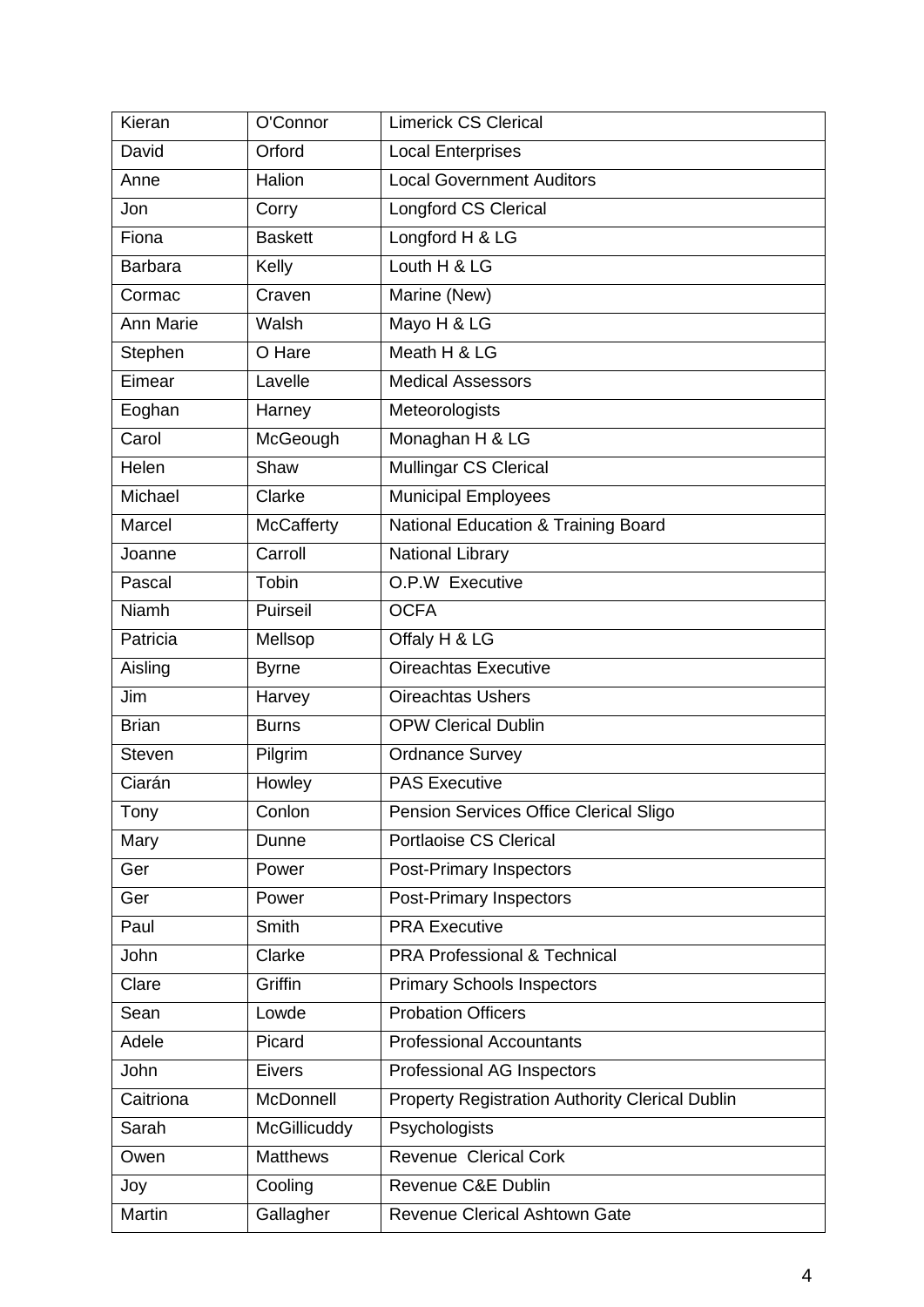| Denise       | Soper            | <b>Revenue Clerical Dublin Central</b>         |  |
|--------------|------------------|------------------------------------------------|--|
| Jean         | Taylor           | Revenue Clerical Dublin North Central          |  |
| Sean         | Upton            | <b>Revenue Clerical Dublin South Central</b>   |  |
| Sarah        | Kinehan          | <b>Revenue Clerical Limerick</b>               |  |
| Siobhan      | Kiely            | Revenue Clerical Nenagh                        |  |
| Gearoid      | <b>McGrath</b>   | <b>Revenue Clerical Rosslare</b>               |  |
| Connie       | Gray             | <b>Revenue Clerical Tallaght</b>               |  |
| Nicola       | Cuddihy          | <b>Revenue Clerical Waterford</b>              |  |
| <b>BJ</b>    | <b>McAteer</b>   | <b>Revenue Executive</b>                       |  |
| Dion         | Hegarty          | Roscommon H & LG                               |  |
| Declan       | Treacy           | <b>RSA Executive</b>                           |  |
| <b>Billy</b> | Gallagher        | <b>RSA Professional</b>                        |  |
| Caoimhín     | Ó Tuathail       | <b>Rural &amp; Community Affairs Executive</b> |  |
| James        | Kavanagh         | <b>School Completion Programme</b>             |  |
| Luisa        | Carty            | <b>School Secretaries</b>                      |  |
| Willie       | Doyle            | Science & Arts Attendants Dublin               |  |
| Denis        | Conway           | Sligo CS Clerical                              |  |
| Pat          | Fallon           | Sligo H & LG                                   |  |
| Eilise       | <b>McGarrell</b> | <b>SNAs Connaught Ulster - NW</b>              |  |
| Noreen       | O'Mahony         | <b>SNAs Munster - SW</b>                       |  |
| Yvonne       | Connolly         | <b>SNAs North Leinster - NE</b>                |  |
| Annette      | Murphy           | <b>SNAs South Leinster - SE</b>                |  |
| Noel         | <b>McCarthy</b>  | South Dublin                                   |  |
| Marian       | Cody             | <b>Special Educational Needs Organisers</b>    |  |
| Ciaran       | Kissane          | <b>State Enterprises No1</b>                   |  |
| Patricia     | Carter           | <b>State Laboratory</b>                        |  |
| <b>Niall</b> | <b>McGuirk</b>   | <b>Taoiseach Executive</b>                     |  |
| Grace        | Conlon           | <b>Teagasc General</b>                         |  |
| Sinead       | <b>Collins</b>   | <b>Third Secretaries</b>                       |  |
| Paula        | Gilman           | <b>Tipperary CS Clerical</b>                   |  |
| Vincent      | Savage           | <b>Tipperary Local Government</b>              |  |
| Gerardine    | <b>Barrett</b>   | <b>Tipperary North Health and Community</b>    |  |
| Colette      | O'Connell        | <b>Tipperary South Health and Community</b>    |  |
| Deirdre      | Ryan             | <b>Transport Clerical Shannon</b>              |  |
| Mary         | Gallagher        | <b>Transport Tourism Executive</b>             |  |
| Eithne       | Flynn            | <b>Tullamore CS Clerical</b>                   |  |
| Sonia        | Hampson          | <b>Valuation Office Executive</b>              |  |
| Francis      | <b>Burke</b>     | <b>Visually Impaired Branch</b>                |  |
| Margaret     | Warner           | <b>Waterford CS Clerical</b>                   |  |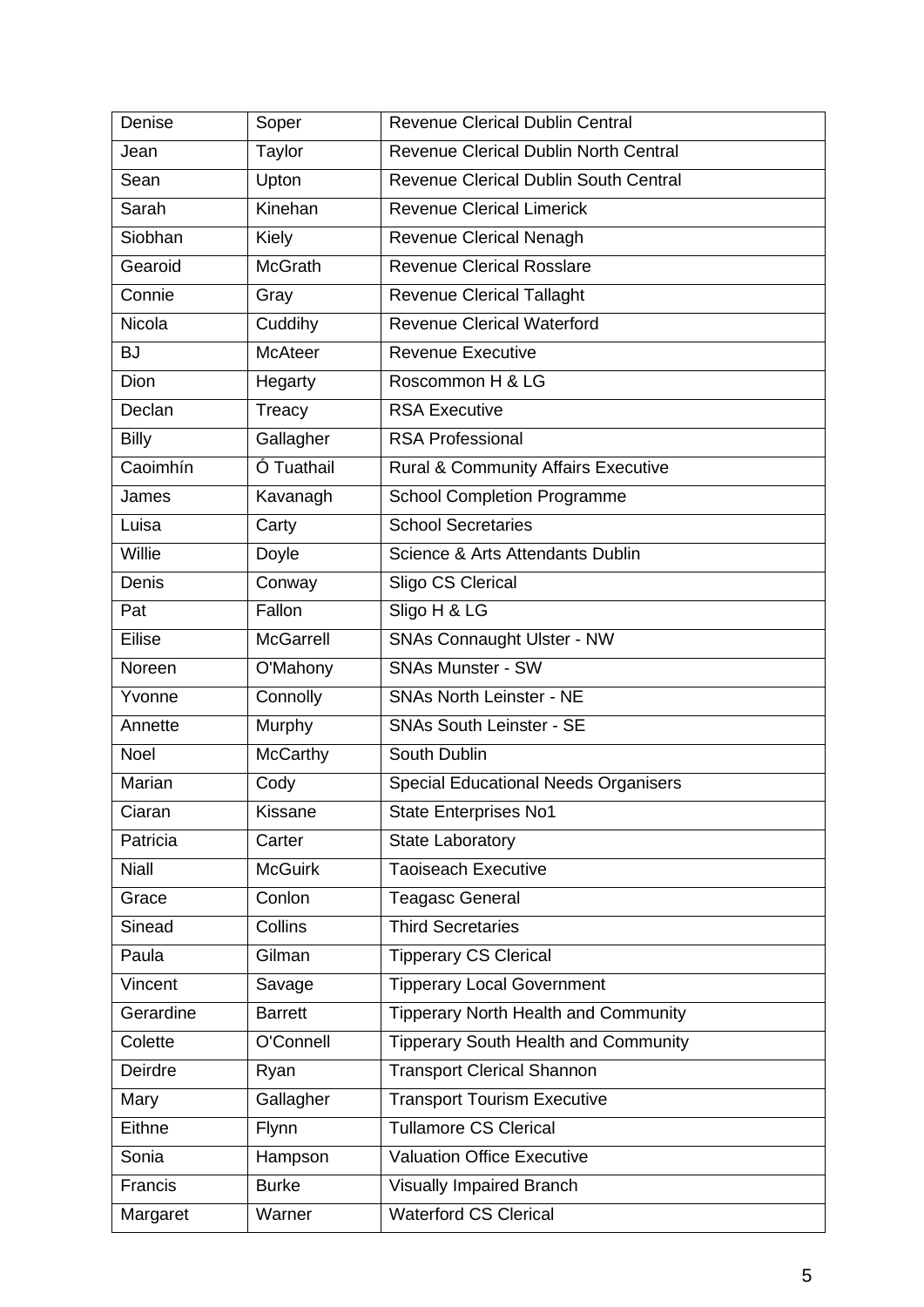| Andrew   | Meaney         | Waterford H & LG                  |
|----------|----------------|-----------------------------------|
| Charney  | Weitzman       | Westmeath H&W                     |
| Edel     | <b>Scally</b>  | <b>Westmeath Local Government</b> |
| Camilla  | <b>McMahon</b> | <b>Wexford CS Clerical</b>        |
| Kate     | Miskella       | Wexford H & LG                    |
| Veronica | Farrell        | <b>Wicklow CS Clerical</b>        |
| Margaret | Coughlan       | <b>Wicklow Health</b>             |
| Ronan    | O'Conchobhair  | <b>Wicklow Local Authority</b>    |

# **NEC**

| Debbie         | Brennan                |
|----------------|------------------------|
| Melissa        | Brennan                |
| Margaret       | Coughlan               |
| Michael        | Crowe                  |
| Evan           | Cullen                 |
| Cormac         | Donoghue               |
| Julie          | Flood                  |
| Eugene         | Gargan                 |
| Donald         | Gibney                 |
| Alan           | Hanlon                 |
| Clodagh        | Kavanagh               |
| Seamus         | Kavanagh               |
| Sue            | Kelly                  |
| Helen          | Linehan                |
| Ann            | <b>McGee</b>           |
| <b>Niall</b>   | Mullally               |
| Antoinette     | Mullen                 |
| Thomas         | Murtagh                |
| <b>Jarlath</b> | O'Connor               |
| Kathleen       | O'Doherty              |
| John           | O'Flanagan             |
| Noreen         | O'Mahony               |
| Kevin          | O'Malley               |
| Gerry          | O'Quigley              |
| Corinne        | Phelan                 |
| <b>Steve</b>   | Pilgrim                |
| Sean           | Reid                   |
| Michael        | Smyth                  |
| Michelle       | Spearman Geraghty      |
| Jean           | Taylor                 |
| <b>Betty</b>   | <b>Tyrrell Collard</b> |
| <b>Martin</b>  | Walsh                  |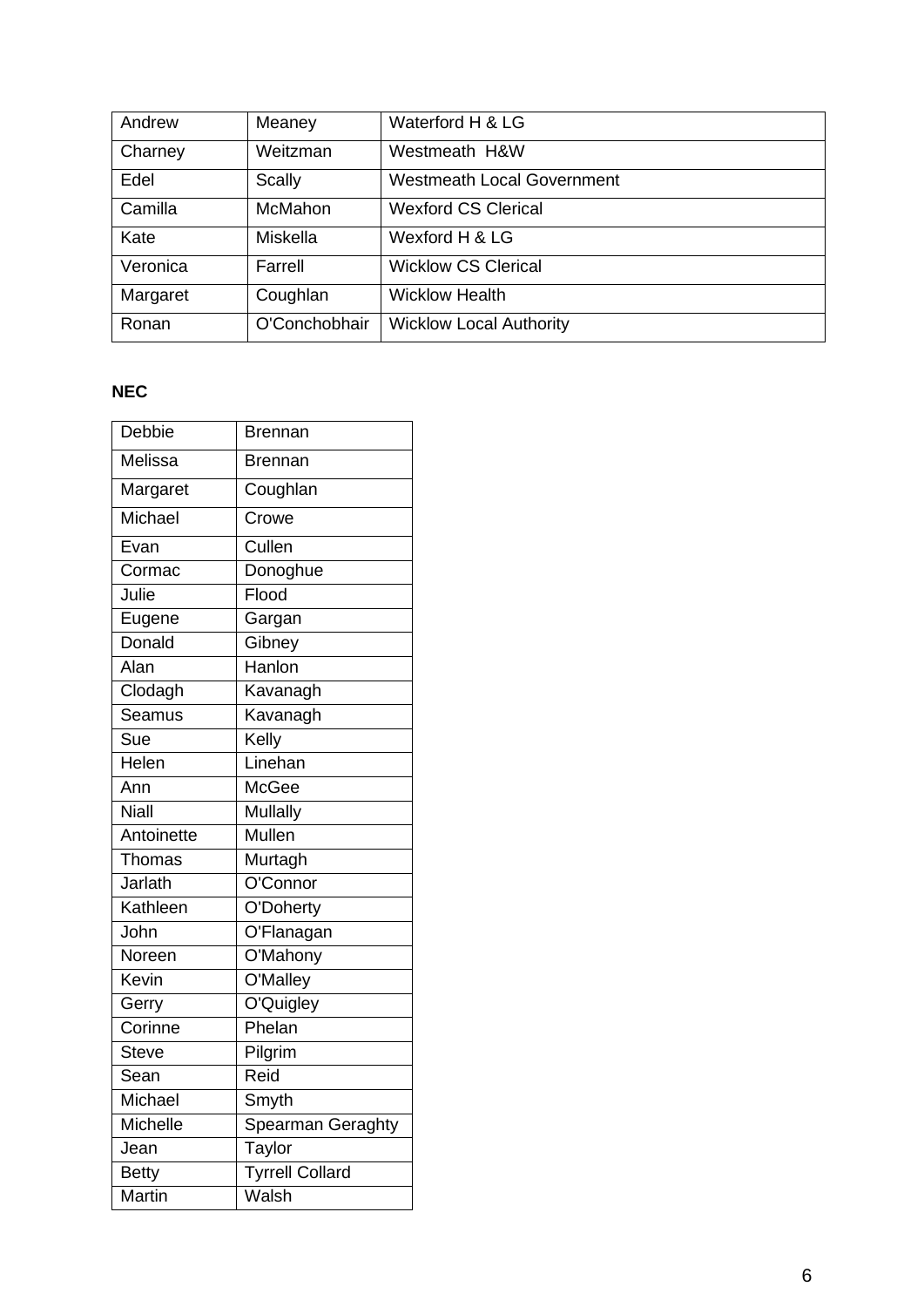# **SOC**

| Larry      | Dunne    | <b>Civil Service</b>                       |
|------------|----------|--------------------------------------------|
| Helen      | Lundy    | <b>Civil Service</b>                       |
| Eileen     | Coman    | Education                                  |
| Audrey     | Warren   | Education                                  |
| Gerry      | Foley    | Chairperson                                |
| Jennifer   | Verling  | <b>Health and Welfare</b>                  |
| Rose Marie | Conroy   | <b>Local Government and Local Services</b> |
| Stephen    | Murphy   | <b>Local Government and Local Services</b> |
| Thomas     | Kavanagh | Municipal                                  |
| Michael    | Kieran   | Municipal                                  |
| Anna       | Farrell  | <b>Services and Enterprises</b>            |
| Teresa     | Kearns   | Vice Chairperson, Services and Enterprises |

## **Also present:**

## **Trustees**

| Alice | Hennessy          |
|-------|-------------------|
| Gerry | Monaghan          |
| Mary  | <b>McPartland</b> |

## **Staff**

| Kevin          | Callinan      | <b>General Secretary</b>        |
|----------------|---------------|---------------------------------|
| Matt           | Staunton      | <b>Deputy General Secretary</b> |
| Eoin           | Ronayne       | <b>Deputy General Secretary</b> |
| <b>Bernard</b> | <b>Harbor</b> | <b>Head of Communications</b>   |
| <b>Billy</b>   | Hannigan      | <b>National Secretary</b>       |
| <b>Derek</b>   | Mullen        | <b>National Secretary</b>       |
| Eamonn         | Donnelly      | <b>National Secretary</b>       |
| Andy           | Pike          | <b>National Secretary</b>       |

#### **Guests**

| Liz     | Snape  | Unison         |
|---------|--------|----------------|
| Herbert | ⊟ Beck | Verdi, Germany |

# **1 Opening of Conference**

The Conference was opened by the President, Ann McGee

The President welcomed all attendees and outlined arrangements for the virtual conference.

The President introduced officials involved in the conference. She expressed sympathies to Peter Nolan on the recent death of his brother Tony.

Best wishes were extended to Angela Kirk, National Secretary, Services and Enterprises Division, on her retirement and also to Shay Cody and Tom Geraghty.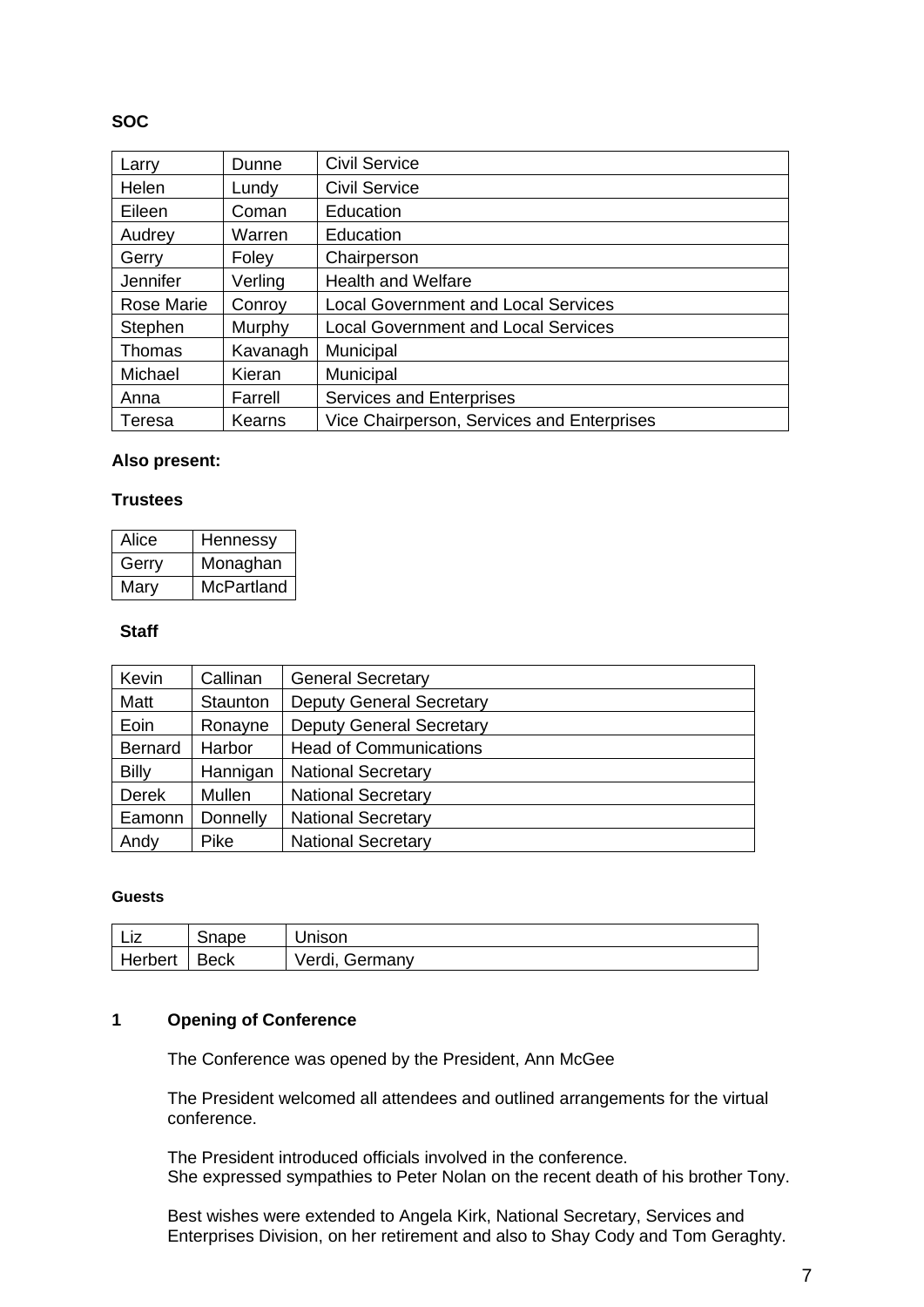A minute's silence was held for Eileen Sweeney, ICTU and Willie Sargent, OPW branch and for all deceased family and friends of members.

## **2. Adoption of general standing orders for conference**

## **Vote No. 1**

**Adoption of Standing Orders Report and General Standing Orders** Gerry Foley, Chair Standing Orders Committee

**Standing Orders Committee reports 1 – 4**  Proposed by Gerry Foley, Chair, Standing Orders Committee **ADOPTED**

**Video Presentation: Hidden Heroes**

### **3. President's address to conference**

The President Ann McGee addressed conference.

#### **4. Ratification of outcome of officer elections**

**President** Michael Smyth

#### **Vice-Presidents**

Martin Walsh Eugene Gargan Ann McGee

#### **Treasurer**

Kevin O'Malley

Proposed by Rosemary Conroy, Returning Officer. Agreed.

# **5. Video presentation: Fórsa – the first three years**

**6. Address by Kevin Callinan, General Secretary**

## **7. Fórsa biennial report 2018-2020 and Supplementary report to conference March – October 2020**

Endorsement requested by President Ann McGee. Adopted.

## **8. Video presentation – Patricia King, General Secretary, ICTU**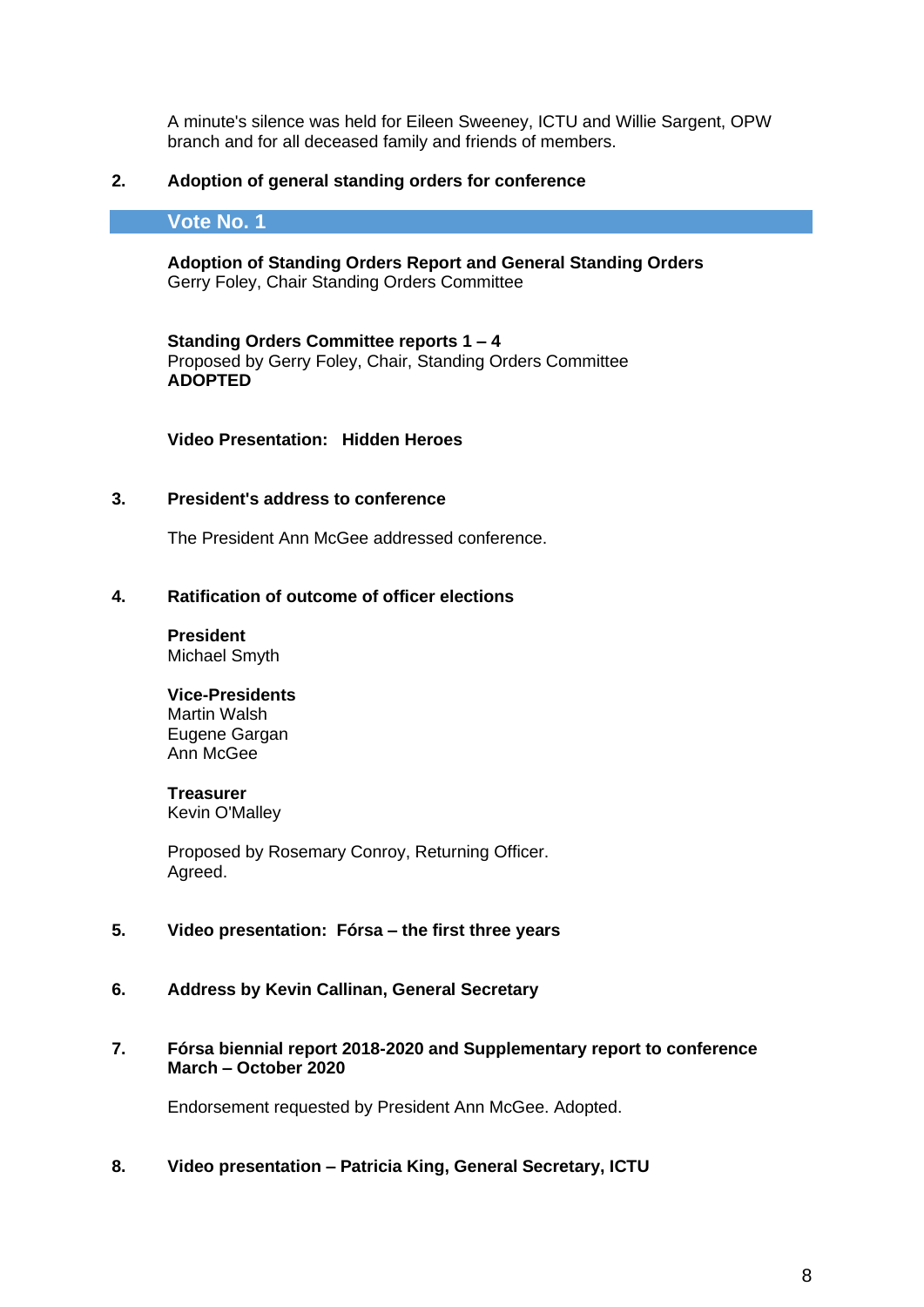# **9. Vote No. 2**

#### **Conduct of Union Affairs**

**Motion 1:** National Executive Committee. Proposed by Michael Smyth, NEC **Carried**

- **10. Video presentation – Michael D Higgins Uachtarán na hÉireann**
- **11. Covid-19 response**

**Motions 2, 3, 4 and 5**

## **Vote No. 3**

**Motion 2:** National Executive Committee. Proposed by Margaret Coughlan, NEC **Carried**

# **Vote No. 4**

**Motion No. 3**: Probations Officers' Branch. Proposed by Sean Lowde C Weitzman Westmeath H&W proposed remission of the motion. Following a vote, the motion was remitted. **Remitted**

## **Vote No. 5**

**Motion 4:** Probation Officers Branch. Proposed by Sean Lowde, Probation Officers Proposal for remission. **Carried**

**Motion No. 5:** Covered by Motion 2

## **Vote No. 6**

## **Standing Orders Committee Report No. 5**

The President outlined Standing Orders Report No 5. Adopted

The President thanked all involved in the Charity Cycle. Details for contributing/donations to be reissued to branches as requested.

#### **12. Conference adjourned**

### **13. Conference resumed in closed session**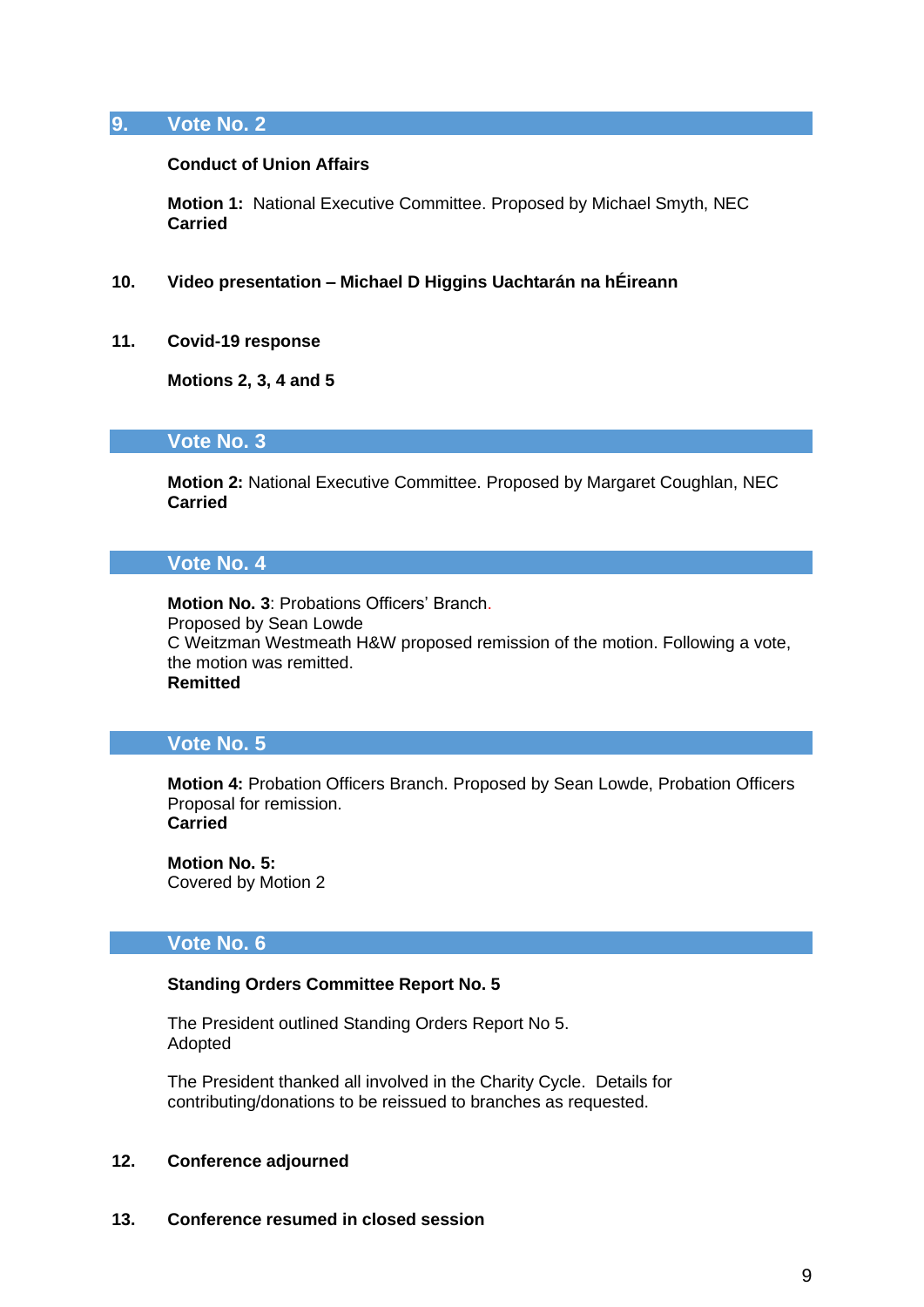## **14. Video presentation on behalf of Common Ground***.*

#### **15. Treasurer's report**

The President and Treasurer thanked Fórsa's Accounts staff for work involved and wished Anna Leonard well in her retirement. It was noted that branch queries in relation to the Treasurer's Report had been submitted by branches in advance of conference.

Noel Fallon, CSO Executive Grades branch raised a query regarding the date of branch returns, which Eoin Ronayne addressed.

Noel Fallon raised a number of other queries which Eoin Ronayne responded to.

## **16. Vote No. 7**

#### **Adoption of treasurer's report and union accounts 2018 and 2019**

Adopted

## **17. Vote No. 8**

#### **Motion 9: Appointment of trustees**

Proposed by Treasurer, Kevin O'Malley. Carried

Following a discussion, it was agreed that for future panels bios on each nominee would be provided as nominees may not be known to all branches.

#### **18. Video Presentation from Jan Willem Goudriaan, General Secretary of European Federation of Public Service Unions (EPSU)**

**19. Minutes of conference 2018, progress on motions (conference 2018) and report on proposed action on motions**

## **Amendments to Conference Minutes 2018**

#### **Agenda item 8.3**

The 2018 report refers to election of Michael Smyth to the role of Senior Vice President but should refer to Maura Cahalan as Senior Vice President.

#### **Agenda item 9**

The Treasurer's Reports and Accounts 2014/2015 should read: Treasurer's Reports and Accounts 2016/2017

Report as amended adopted **20. Open Session**

**21. Video presentation on the work of the Strategic Organisational Review Project**